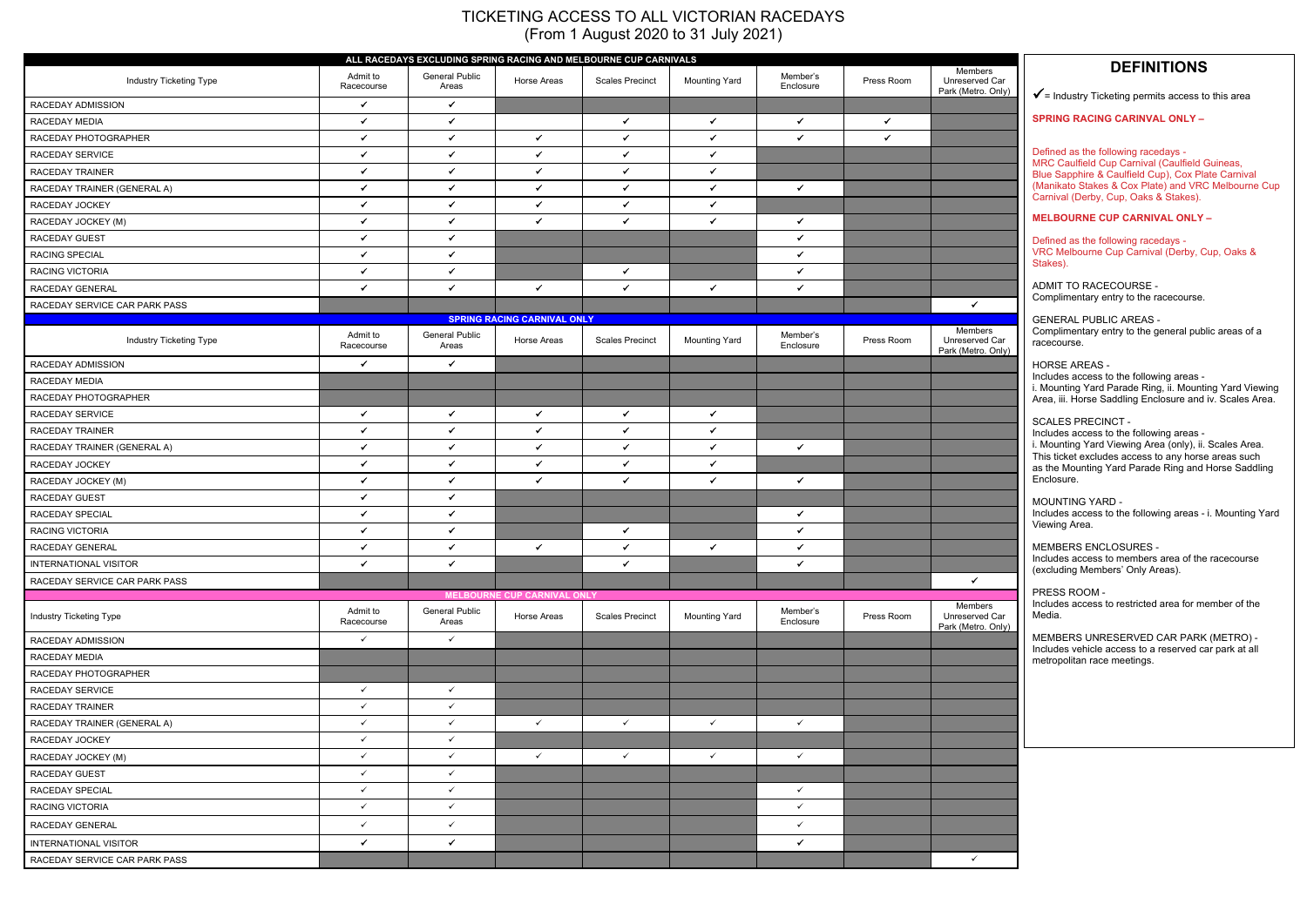# **VICTORIAN THOROUGHBRED RACING ANNUAL TICKETING POLICY**

# **TERMS AND CONDITIONS**

Effective Date: 1 August 2020

#### **GENERAL CONDITIONS AND USEAGE**

#### **Conditions**

In addition to any specific requirements and/or conditions set out in the "Industry Recognition Ticketing Policy" or in the Rules of Racing, all industry ticketing is subject to the following conditions of use. Any breach of these conditions may result in the withdrawal of the issued ticketing:

- The provision of industry ticketing is a benefit granted by the Victorian thoroughbred racing industry and the issue of ticketing remains conditional on the observance of conduct and behaviour that does not damage the good reputation of Victorian thoroughbred racing.
- b) All ticketing is provided for single use only and ticket holders must not permit their ticket to be used in any way that allows multiple entries on the same race day.
- c) Where the industry ticket grants access to horse areas, this area is further restricted to:
	- Employees and officials employed by Racing Victoria to fulfil duties on a race day;
	- Licensed trainers with a runner engaged on a race day;
	- Licensed jockeys riding on a race day;
	- Registered personnel assisting their employer with a horse engaged on a race day;
	- Separate entities providing goods and services as determined by Racing Victoria or a race club;
	- Industry guests;
	- Other industry personnel as determined by Racing Victoria.
- d) Emergency service personnel, suppliers, organisations and contractors shall be issued an agreed number of tickets (as determined by Racing Victoria) for their employees to provide services on race day as required.
- e) Any person found guilty of a criminal offence, an offence within the Racing Victoria Code of Conduct Policy, the Disciplinary Action Policy, breach of the Rules of Racing or of any existing contractor/contractual arrangement, or abovementioned conditions of use when using their industry ticketing, may have the ticket removed or suspended for a period of time at the discretion of Racing Victoria. In this instance the person may also be subject to other disciplinary action.
- f) All ticketing expires 31 July next after issue, unless cancelled, suspended or revoked.

#### **Non-Transferable Ticketing**

All ticketing is considered non-transferable unless otherwise indicated or expressed by Racing Victoria.

#### **CRITERIA AND RESTRICTIONS**

### **Restrictions**

Separate ticketing accreditation may be required during selected Spring Racing Carnival meetings, depending on the ticket type issued. Please refer to the *Victorian Thoroughbred Ticketing Matrix* for access privileges or alternatively contact each respective Race Club for clarification on the below contact details:

| Melbourne Racing Club | Moonee Valley Racing Club | Victoria Racing Club |
|-----------------------|---------------------------|----------------------|
| Ph: 03 9257 7200      | Ph: 03 9373 2222          | Ph: 1300 727 575     |

#### **Photo identification**

All card holders that access 'horse areas', and any other area as determined within this policy, are required to lodge a passport size photograph for identification. Failure to provide a photograph will result in ticketing not being issued.

#### **OH&S Induction Program**

Persons entering into *horse areas* on a regular basis, or any other areas as determined by Racing Victoria, and not holding a licence and/or registration with Racing Victoria, must undertake Racing Victoria's 'Occupational Health and Safety Induction' prior to the distribution of industry ticketing. This requirement also applies to all contractors who are entering horse areas on race days or non-race days. Please contact the Racing Victoria Legal & Risk Department for further queries on 03 9258 4258.

#### **Insurance**

Any contractors, their associated personnel, and any other separate entities accessing 'horse areas' on race days (or any other area as determined by Racing Victoria), are required to provide Racing Victoria with evidence of public liability insurance. This is completed by providing a 'Certificate of Currency' which must include the following notations:

- Noting the interests of Racing Victoria, Country Racing Victoria and all authorised and affiliated Clubs throughout Victoria.
- The level of cover (limit of liability) in place must be no less than \$20 million.
- Business / occupation described on the policy includes proposed activity.
- Insurer details Australian Prudential Regulation Authority (APRA) approved.

Separate entities that will be required to provide Racing Victoria with evidence of public liability insurance in this policy includes, but is not limited to, the following:

- Australian Trainers Association Racing Supplies Representative
- Bookmaker Licensed
- Commercial Float Company
- Float Driver (Commercial) Company
- Medical & Emergency Services
- Photo Finish Operator
- TRP Raceday Representatives